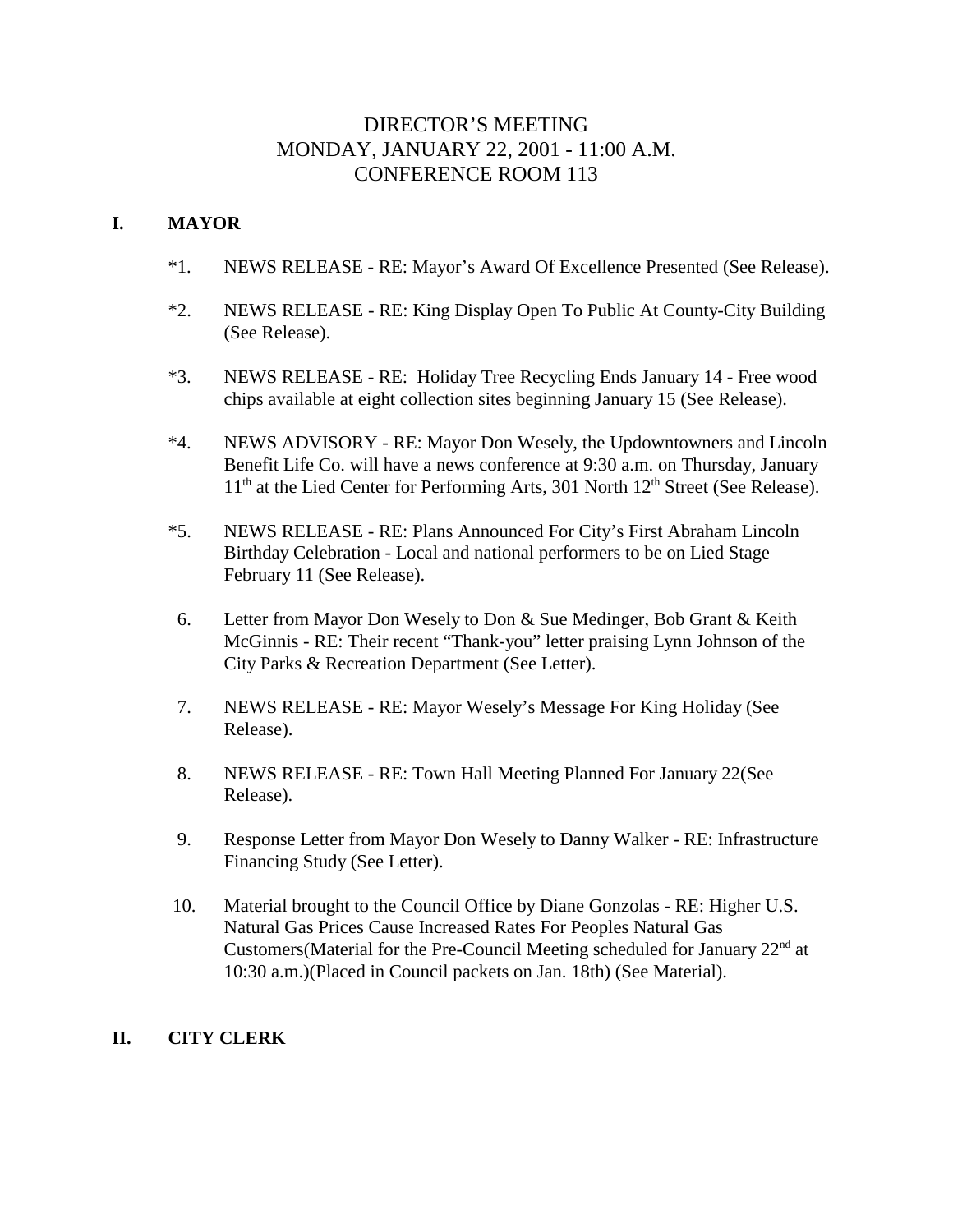### **III. CORRESPONDENCE**

## **A. COUNCIL REQUESTS**

### **COLEEN SENG**

1. Request to Public Works & Utilities Department - RE: Check out the intersection at Willard & Dorothy Drive (RFI#831-1/08/01)

### **ANNETTE McROY**

- 1. OUTSTANDING Request to **Law Department** RE: Cars & Trucks driving on City streets that operate hydraulics systems (RFI#45 -5/05/00)
- 2. OUTSTANDING Request to LPD, Chief Casady/ **Law Department** RE: To have bikes picked up by Police given to them for repairs and give away if no one claims them  $(RFI#62 - 11/16/00) - 1$ .) **SEE RESPONSE FROM ASSISTANT CHIEF JIM PESCHONG, LPD RECEIVED ON RFI#62-11/20/00**

## **JON CAMP**

- 1. OUTSTANDING Request to **Dana Roper, City Attorney** RE: EMS Outside Consultants/Attorneys (RFI#51 - 9/28/00)
- 2. Letter to Jon Camp from Pat Jerrison RE: A letter expressing their thanks for the aid on getting a sidewalk on  $40<sup>th</sup>$  Street shoveled (See Letter).
- 3. Letter to Jon Camp from June Simpson RE: The process currently used by the City to sell "surplus property" (See Letter).

## **B. DIRECTORS AND DEPARTMENT HEADS**

### **FINANCE**

1. Memo & Report from Don Herz - RE: GASB 34 - New Governmental Financial Reporting Model (See Material)(Copy of this Report is on file in the City Council Office).

### **HUMAN SERVICES**

\*1. Material from Kit Boesch - RE: Request for Lobbying Assistance (See Material).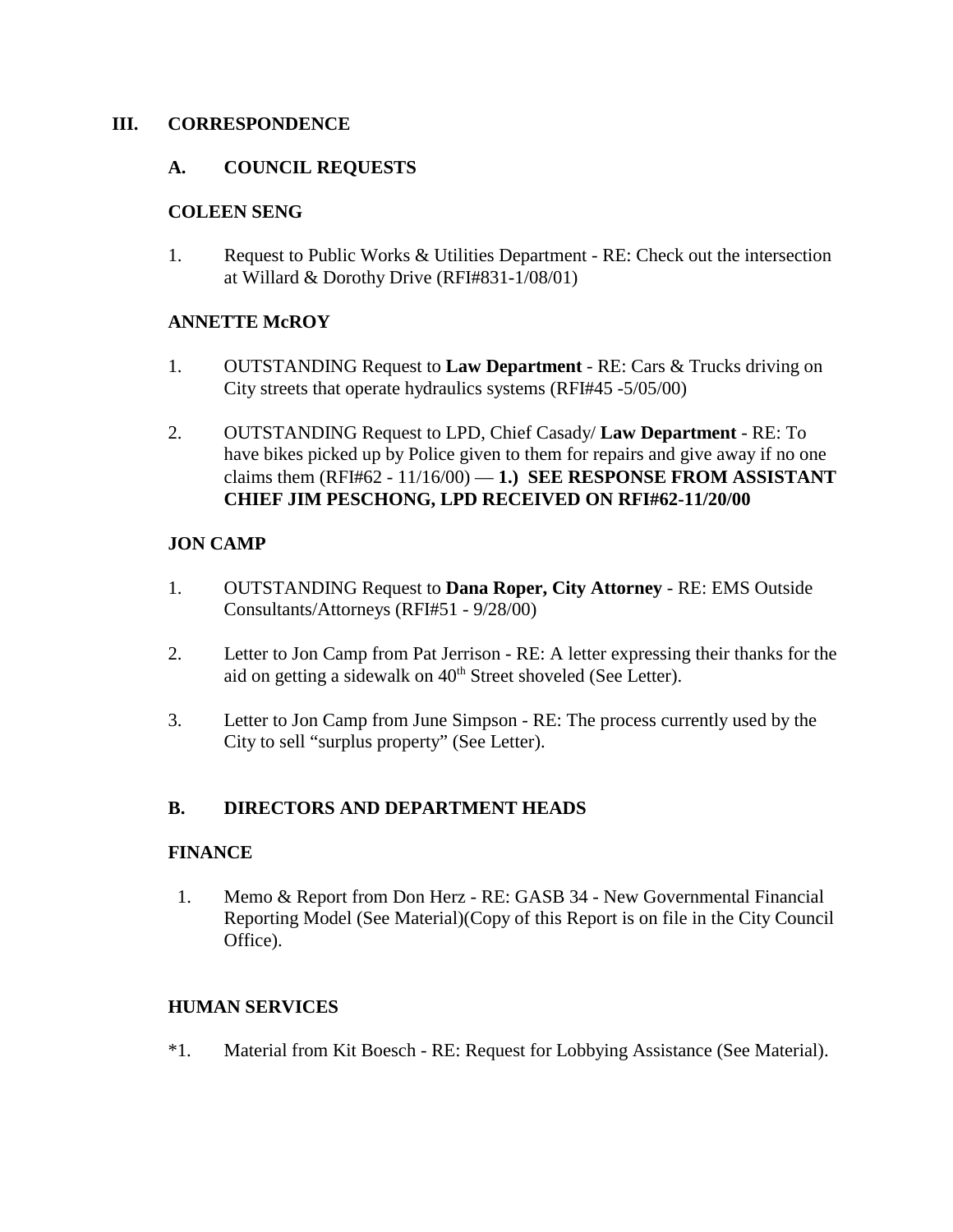## **LIBRARY**

- \*1. Lincoln City Libraries NEWS RELEASE RE: "@ Your Library John H. Ames Reading Series Features Jonis Agee" (See Release).
- \*2. DIRECTOR'S REPORT Lincoln City Libraries Statistical Report Fund Balances - Monthly Categorical Report - December 2000.

## **PLANNING**

 1. Stevens Creek Basin - Planning Initiative - The Basin Beacon - RE: Stevens Creek Basin Initiative Task Force-Public Comments Forum: Draft Stevens Creek on Tuesday, February 6, 2001 at 3:00 p.m. - At the Gere Public Library, Normal Blvd. & South 56<sup>th</sup> Street (See Newsletter).

## **PLANNING COMMISSION FINAL ACTION . . . .**

- 1. Special Permit No. 1890 (3268 South 31<sup>st</sup> Street) Resolution No. PC-00654.
- 2. Special Permit No. 1888 (Knights of Columbus 6040 South Street) Resolution No. PC-00656.
- 3. **CORRECTED** Special Permit No. 1888 (Knights of Columbus 6040 South Street) Resolution No. PC-00656.
- 4. Special Permit No. 1893 (Boy Scouts of America 120<sup>th</sup>, north of "A" Street) Resolution No. PC-00655.

## **REAL ESTATE DIVISION**

- \*1. InterOffice Memo from Clinton W. Thomas RE: Vacation of the east 5 feet, South 2<sup>nd</sup> Street adjacent to Lot 6, Block 171, Original Plat of Lincoln (See Memo).
- \*2. InterOffice Memo from Clinton W. Thomas RE: Clinton W. Thomas RE: Vacation of Pine Lake Road from the west line of Lot 6, Irregular Tract to the west line of Lazy Acres Subdivision (See Memo).

## **STARTRAN**

\*1. NEWS RELEASE from Larry Worth - RE: The StarTran Advisory Board will host The 8<sup>th</sup> Annual "Town Hall" Meeting on Saturday, January 20, 2001 to invite public comments and recommendations on opportunities to improve the City's Transit System (See Release).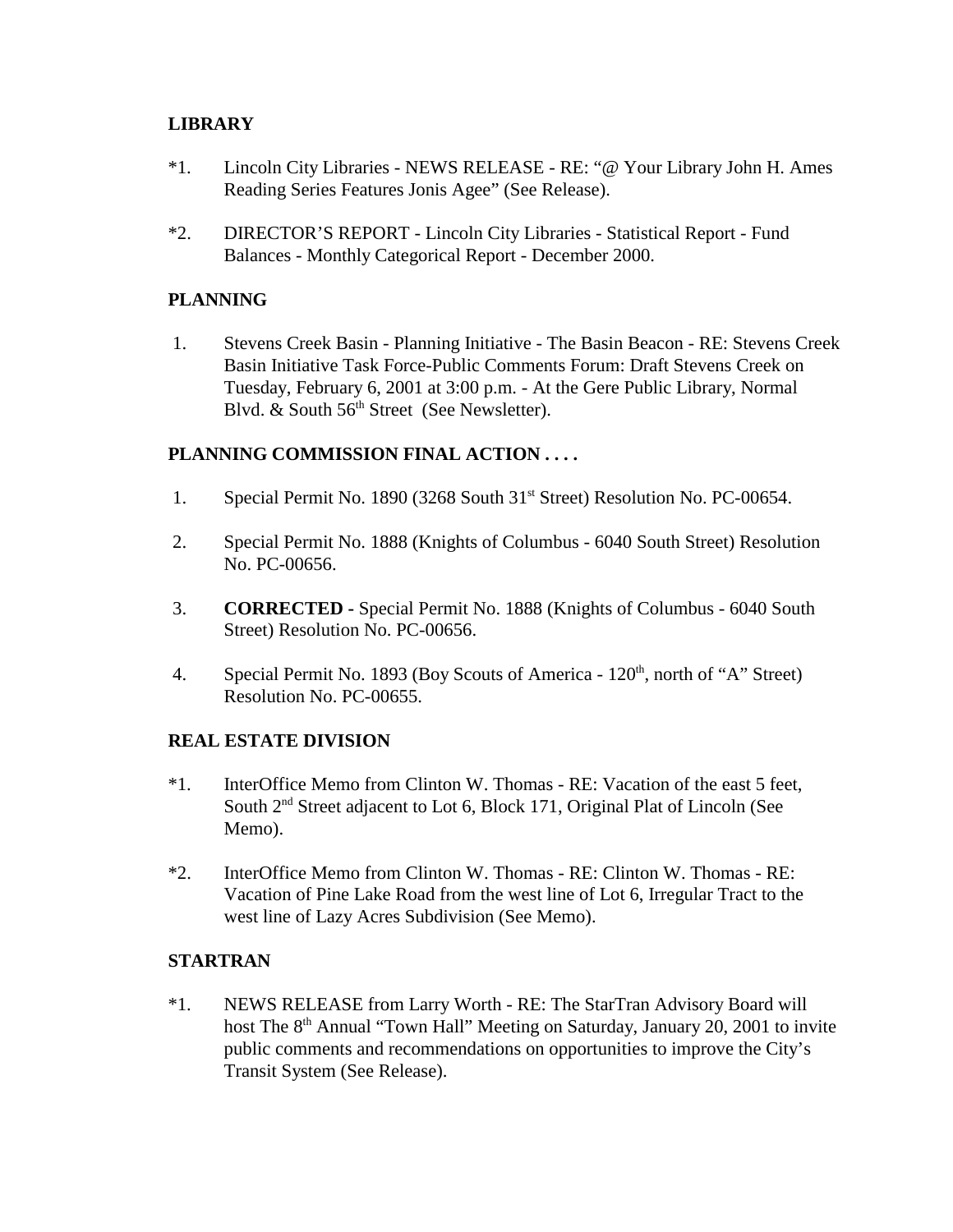2. NEWS RELEASE - RE: StarTran Information Line (See Release).

## **C. MISCELLANEOUS**

- **\***1. E-Mail from Lynn Robeson RE: Information about problems with mobile home files (See E-Mail).
- \*2. Letter from Thomas Prockish, Assistant Scoutmaster, Training Chairman RE: B.J. McDaniel has earned the rank of Eagle Scout (See Letter).
- \*3. Letter from Rolf Edward Shasteen, Attorney at Law RE: Notice of claim pursuant to the Nebraska Political Sub-Divisions Tort Claims Act regarding Alice Wilson (See Letter).
- \*4. Letter from Dan Muhleisen, D & M Development, L.L.C. President of the HiMark Estates Homeowners Association - RE: Proposed Apartment Development at the Northeast Corner of  $84<sup>th</sup>$  & Old Cheney (See Letter).
- \*5. CERTIFIED LETTER from the Nebraska Liquor Control Commission RE: Robert L. Frerichs dba Tobacco Store at 2633 Randolph Street - On Application for a Class B Liquor License - Rehearing on December 14, 2000 - Denied (See Letter).
- \*6. E-Mail from Robertson Grant RE: Sidewalks (See E-Mail).
- 7. Letter from Katherine P. Renk to Roger Figard, Executive Director, Railroad Transportation Safety District - RE: A "Thank-you" letter for thanking him on taking the time to inform her of the situation in regards to the overwhelming concerns of the Railroad operation in their area. (See Letter).
- 8. MEDIA RELEASE from Lori Seibel, Executive Director, Community Health Endowment of Lincoln - RE: Application Deadline - January 31 is Application Deadline for Community Health Endowment of Lincoln (See Release).
- 9. Letter from Terry Bundy, LES & Glen Schmieding, Norris Public Power District RE: Lincoln Electric System and the Norris Public Power District have reached a settlement agreement on longstanding joint planning and service area boundary issues (See Material).
- 10. E–Mail from Claire Jago RE: Council house exchanges (See E-Mail).
- 11. E-Mail from Jeff Gillen RE: Sidewalk improvements (See E-Mail).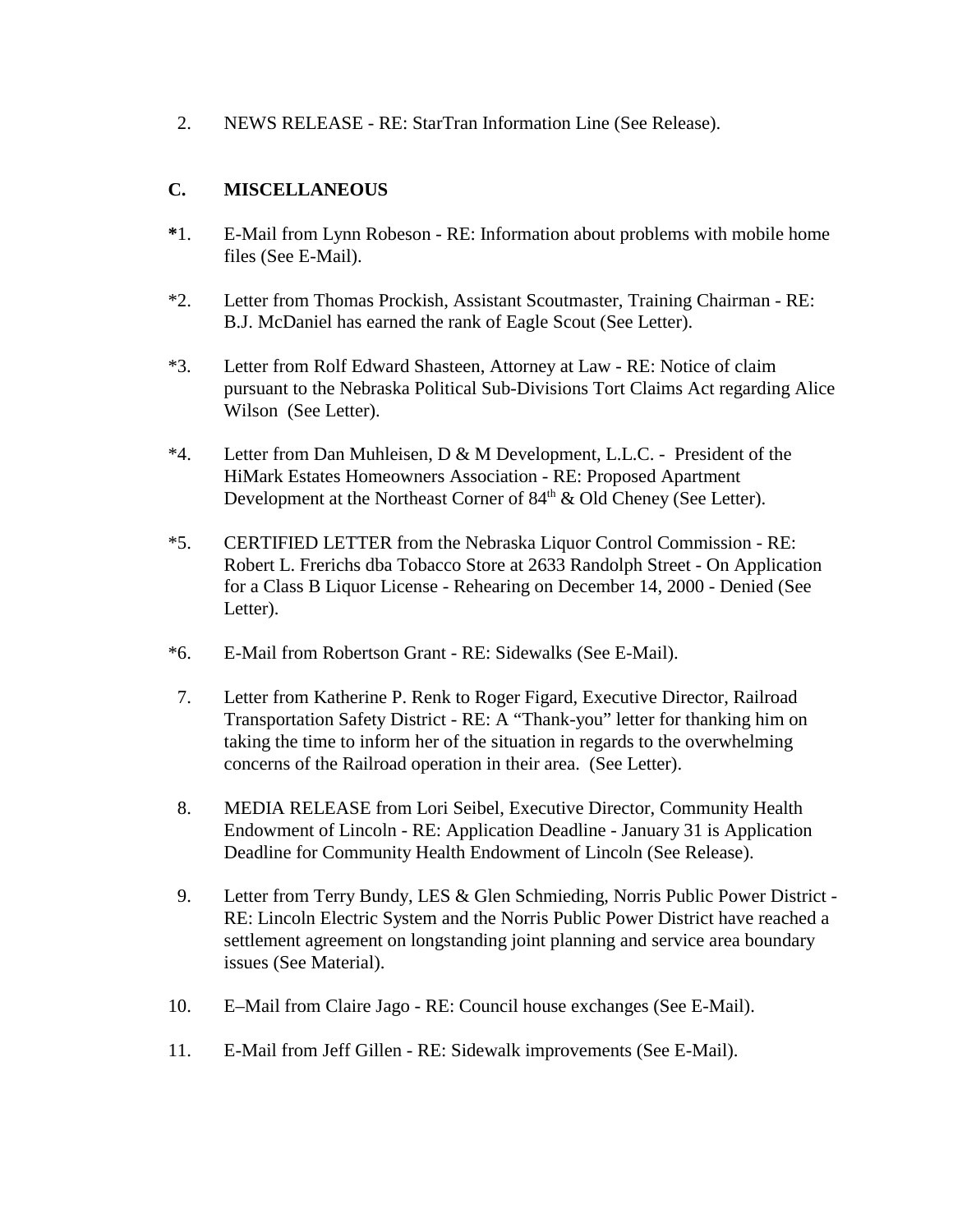- 12. E-Mail from Joseph W. Johnson, Jr. RE: Smoking Ban (See E-Mail).
- 13. E-Mail from Mumtaz Cimen RE: The LPD towing is car due to the snow (See E-Mail).
- 14. E-Mail from Jane H. Kinsey RE: Letter from Jerry Shoecraft regarding ambulance service (See E-Mail).
- 15. E-Mail from Carlos M. Terron & RE: InterLinc: Council Feedback Joan Ray responded back, her response on the top of the E-Mail (See E-Mail).

## **IV. DIRECTORS**

## **V. CITY COUNCIL MEMBERS**

## **VI. ADJOURNMENT**

## **\*HELD OVER FROM JANUARY 15, 2001.**

DA12201/tjb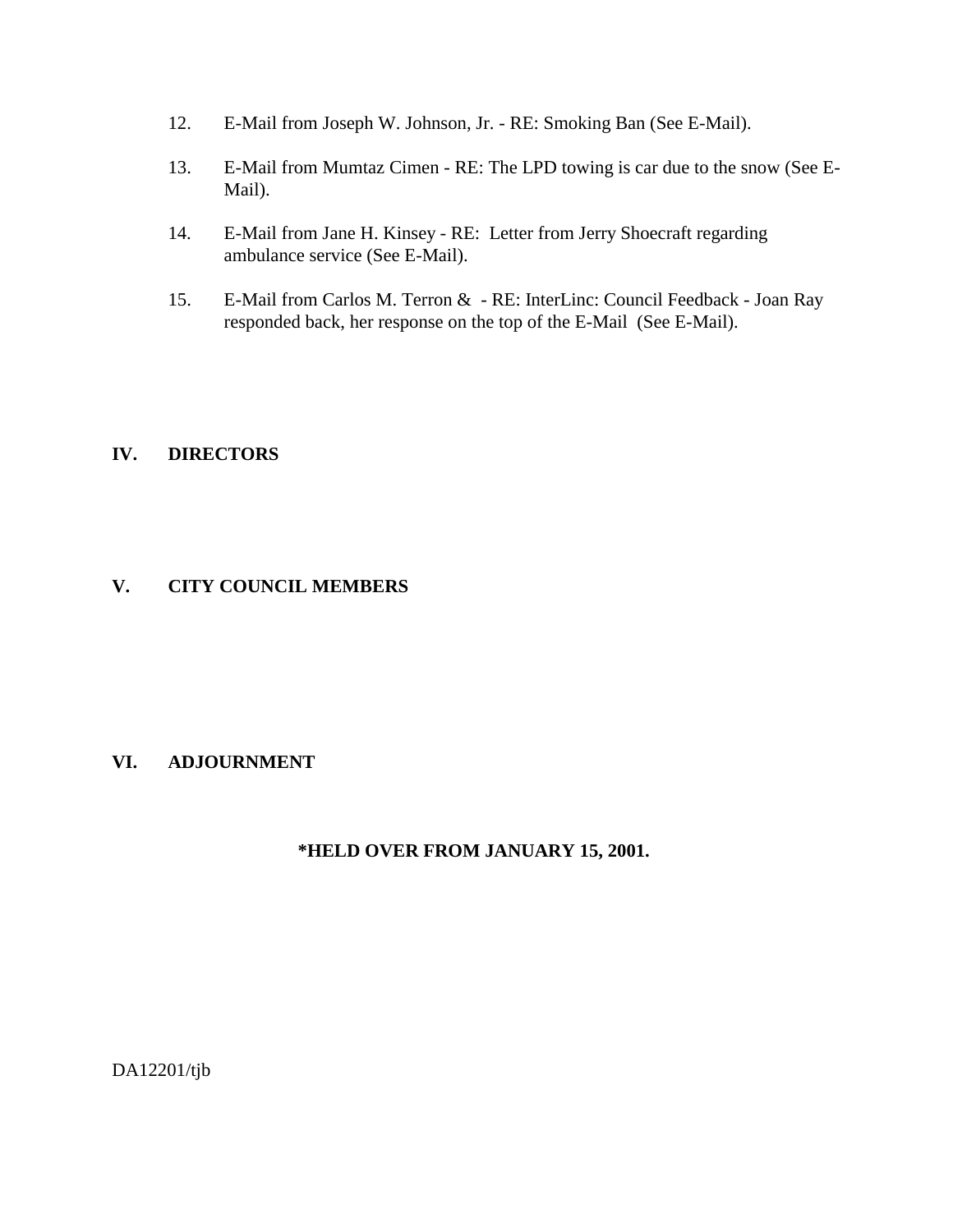# DIRECTOR'S MEETING **MINUTES** MONDAY, JANUARY 22, 2001 CONFERENCE ROOM 113

**Council Members Present:** Jerry Shoecraft, Chair; Jeff Fortenberry, Vice-Chair; Coleen Seng, Jon Camp, Annette McRoy, Jonathan Cook, Cindy Johnson.

**Others Present:** Jennifer Brinkman, Ann Harrell, Mayor's Office; Joan Ross, City Clerk; Dana Roper, City Attorney; Directors and Department Heads; Darrell Podany, Aide to Council Member Camp & Council Member Johnson; Tammy Bogenreif, City Council Staff, and Chris Hain, *Lincoln Journal Star* Representative.

- **I. MAYOR**  Mayor Don Wesely not present. No comments from staff.
	- \*1. NEWS RELEASE RE: Mayor's Award Of Excellence Presented. NO **COMMENTS**
	- \*2. NEWS RELEASE RE: King Display Open To Public At County-City Building. — NO COMMENTS
	- \*3. NEWS RELEASE RE: Holiday Tree Recycling Ends January 14 Free wood chips available at eight collection sites beginning January 15. — NO **COMMENTS**
	- \*4. NEWS ADVISORY RE: Mayor Don Wesely, the Updowntowners and Lincoln Benefit Life Co. will have a news conference at 9:30 a.m. on Thursday, January  $11<sup>th</sup>$  at the Lied Center for Performing Arts, 301 North  $12<sup>th</sup>$  Street. — NO **COMMENTS**
	- \*5. NEWS RELEASE RE: Plans Announced For City's First Abraham Lincoln Birthday Celebration - Local and national performers to be on Lied Stage February 11. — NO COMMENTS
	- 6. Letter from Mayor Don Wesely to Don & Sue Medinger, Bob Grant & Keith McGinnis - RE: Their recent "Thank-you" letter praising Lynn Johnson of the City Parks & Recreation Department. — NO COMMENTS
	- 7. NEWS RELEASE RE: Mayor Wesely's Message For King Holiday. NO **COMMENTS**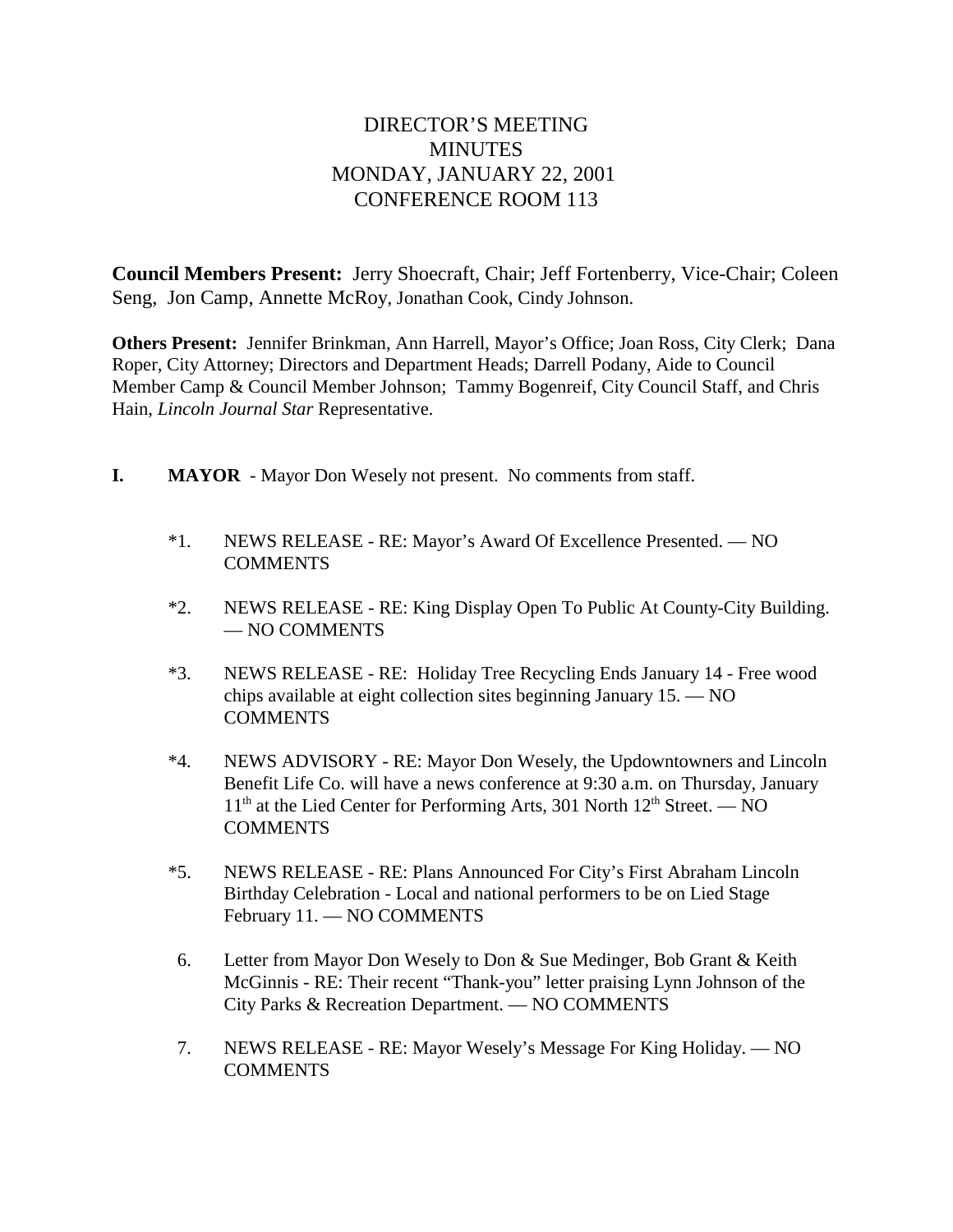- 8. NEWS RELEASE RE: Town Hall Meeting Planned For January 22. NO **COMMENTS**
- 9. Response Letter from Mayor Don Wesely to Danny Walker RE: Infrastructure Financing Study. — NO COMMENTS
- 10. Material brought to the Council Office by Diane Gonzolas RE: Higher U.S. Natural Gas Prices Cause Increased Rates For Peoples Natural Gas Customers(Material for the Pre-Council Meeting scheduled for January  $22<sup>nd</sup>$  at 10:30 a.m.)(Placed in Council packets on Jan. 18<sup>th</sup>). --- NO COMMENTS

#### **II. CITY CLERK**

City Clerk Joan Ross stated to Council that on their Agenda for today, she would like to call Items 1, 2, 3 & 4 [Application of Raasch Enterprises, Inc. dba Buggy Bath-Old Cheney for a Class "D" liquor license at 5640 S.  $16<sup>th</sup>$  Street; Manager application for Raasch Enterprises, Inc. dba Buggy Bath- Old Cheney at 5640 S. 16<sup>th</sup> Street; Application of Buggy Bath East L.L.C. dba Buggy Bath Car Wash - East for a Class "B/K" liquor license at 8350 Northwoods Drive; and Manager application for Buggy Bath East L.L.C. dba Buggy Bath Car Wash - East at 8350 Northwoods Drive] together.

City Clerk Joan Ross stated to Council that she has an answer to a question they had asked about the Special Permit process being a possible concerned. City Clerk Joan Ross stated to Council that Ray Hill did check on those two and there is no problems there.

City Clerk Joan Ross stated to Council that in regards to Items 7 & 8 [Application of Twisted Steele, Inc. dba The Sidetrack for a Class "C" liquor license at 935 "O" Street; & Manager application for Twisted Steele, Inc. dba The Sidetrack at 935 "O" Street] will be called together.

City Clerk Joan Ross stated to Council that in regards to Item 9 [Manager application of April Dyas for Whitehead Oil Company dba U-Stop Convenience Shop at 2529 N.W.  $12<sup>th</sup>$  Street] she will need a motion to delay this item for one week. City Clerk Joan Ross stated to Council that Russ Fosler did not have time to get the report done on this manager.

City Clerk Joan Ross stated to Council that in regards to Item 14 [Amending Ordinance 17705 relating to the pay schedules of employees whose classifications are assigned to the pay range prefixed by the letter "C" by creating the job classifications of "Transfer Emergency Medical Technician" & "Transfer Paramedic"] the Personnel Department had requested that they have  $2<sup>nd</sup>$  &  $3<sup>rd</sup>$  Reading on this item and they are also going to add the Emergency Claus to this item. City Clerk Joan Ross stated to Council that she will have a motion to amend at the Council Meeting today.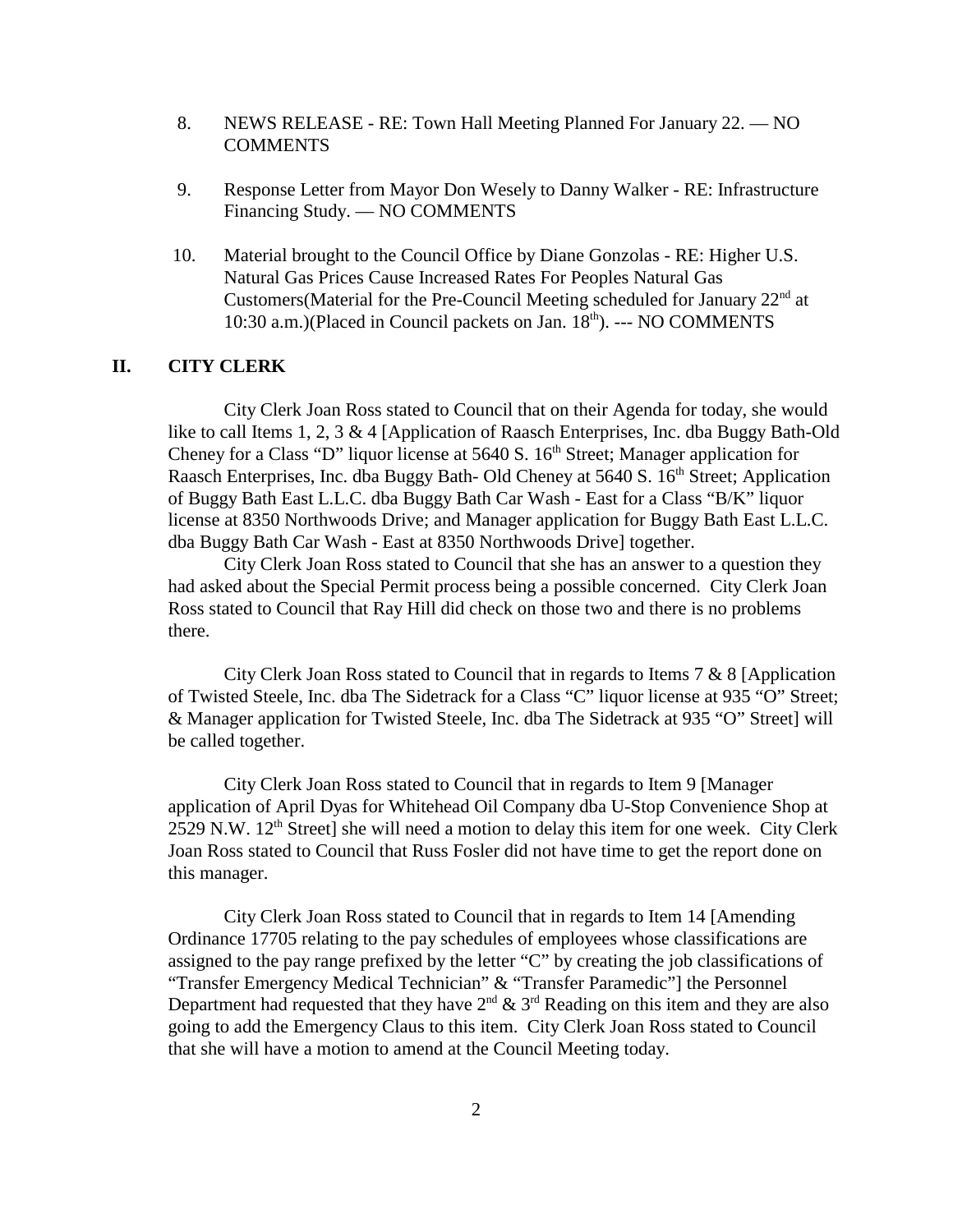City Clerk Joan Ross stated to Council that in regards to Item 32, under Miscellaneous Referrals, they have one item they need to set a hearing date for Monday, January 29, 2001 at 5:30 p.m. on the application for St. Patrick's Festival to hold a raffle in the City of Lincoln for the period of February 2 thru March 17, 2001.

City Clerk Joan Ross stated to Council that they need to know and she would like to know by today on whether or not Council will meet on the week of Presidents' Day, which is Monday, February  $19<sup>th</sup>$ . City Clerk Joan Ross stated to Council that she needs to know because she is setting up the schedule for Public Works for Creating Improvement Districts. City Clerk Joan Ross stated to Council that if they do meet, she is going to have to bump it forward and get it moving quicker; and if they do not meet they will just go with Monday, February 26<sup>th</sup> at 5:30 p.m. City Clerk Joan Ross indicated to Council that they do meet at the evening meeting for these items. City Clerk Joan Ross stated to Council that they need to know if it will be scheduled for Tuesday, February  $20<sup>th</sup>$  or Monday, February  $26<sup>th</sup>$  (5:30 p.m.). Mr. Shoecraft asked Council what they wanted to do about having or not having meetings for the week of February 19<sup>th</sup>. Mr. Shoecraft stated to City Clerk Joan Ross to schedule it for Monday, February  $26<sup>th</sup>$  (5:30 p.m.). City Clerk Joan Ross asked Mr. Shoecraft, so there will be no meetings for the week of February 19<sup>th</sup> because of the Presidents' Holiday. Mr. Shoecraft stated to City Clerk Joan Ross that is correct. City Clerk Joan Ross stated to Council that they will notify all of the departments and let them know there will be no meetings for the week of February 19th. Mr. Shoecraft stated to City Clerk Joan Ross okay.

#### **III. CORRESPONDENCE**

#### **A. COUNCIL REQUESTS**

#### **COLEEN SENG**

1. Request to Public Works & Utilities Department - RE: Check out the intersection at Willard & Dorothy Drive (RFI#831-1/08/01)**. –-** NO COMMENTS

#### **ANNETTE McROY**

1. OUTSTANDING Request to **Law Department** - RE: Cars & Trucks driving on City streets that operate hydraulics systems (RFI#45 -5/05/00). — NO **COMMENTS**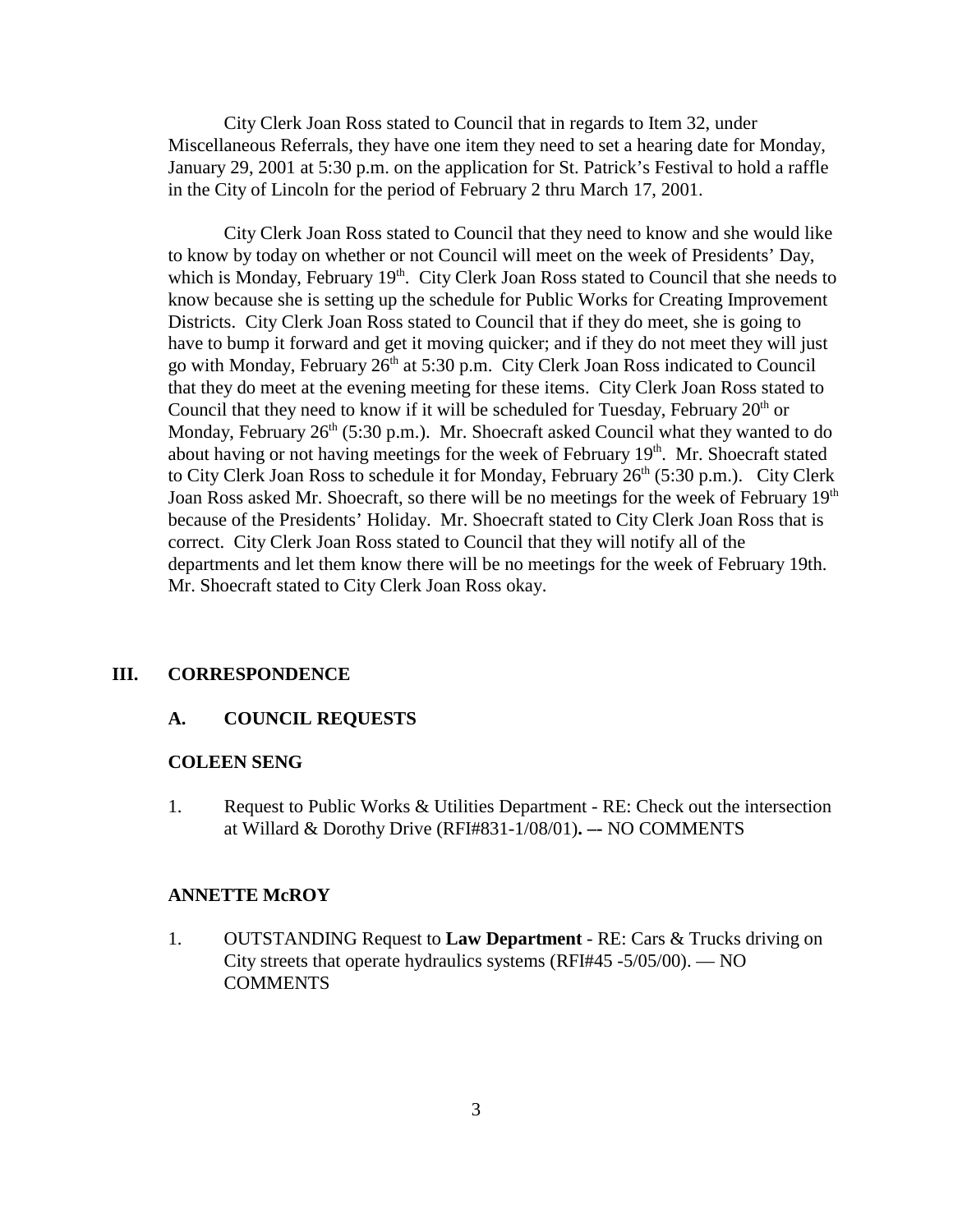2. OUTSTANDING Request to LPD, Chief Casady/ **Law Department** - RE: To have bikes picked up by Police given to them for repairs and give away if no one claims them  $(RFI#62 - 11/16/00) - 1$ .) **SEE RESPONSE FROM ASSISTANT CHIEF JIM PESCHONG, LPD RECEIVED ON RFI#62-11/20/00. —** NO COMMENTS

## **JON CAMP**

- 1. OUTSTANDING Request to **Dana Roper, City Attorney** RE: EMS Outside Consultants/Attorneys (RFI#51 - 9/28/00). — NO COMMENTS
- 2. Letter to Jon Camp from Pat Jerrison RE: A letter expressing their thanks for the aid on getting a sidewalk on  $40<sup>th</sup>$  Street shoveled. — Mr. Camp stated to the Public Works & Utilities Department that he wanted to have a compliment extended to Doug Blum for helping on getting the sidewalk shoveled on  $40<sup>th</sup>$ Street. Mr. Camp asked someone from the Public Works & Utilities Department to pass this information onto Mr. Blum. Mr. Camp stated that he would really appreciate it. Mr. Camp stated that Pat Jerrison was really pleased with the response.
- 3. Letter to Jon Camp from June Simpson RE: The process currently used by the City to sell "surplus property". — Mr. Camp stated that he was talking with Lynn Johnson about this letter that he received from June Simpson regarding the situation in Holmes Lake Park with the Talent Plus. Mr. Camp stated that he knows Lynn Johnson has quite a bit of information on it and he would like Mr. Johnson to keep them informed on this issue. Lynn Johnson stated to Mr. Camp that he will keep them informed. Mr. Camp stated that this issue also may come up tonight at the Town Hall Meeting.

### **B. DIRECTORS AND DEPARTMENT HEADS**

#### **FINANCE**

1. Memo & Report from Don Herz - RE: GASB 34 - New Governmental Financial Reporting Model(Copy of this Material is on file in the City Council Office). — Mr. Fortenberry commented to Don Herz that he didn't read this report, but it looks very good. Don Herz stated to Mr. Fortenberry that there is a significant change in a number of things, one of which would require further approval of County and they say they will see a dramatic change in confirmation statements two years from now. Mr. Herz stated to Mr. Fortenberry that they just started the information process. Mr. Fortenberry asked Mr. Herz, if this is going to become a National Standard. Mr. Herz indicated to Mr. Fortenberry that it is already a National Standard.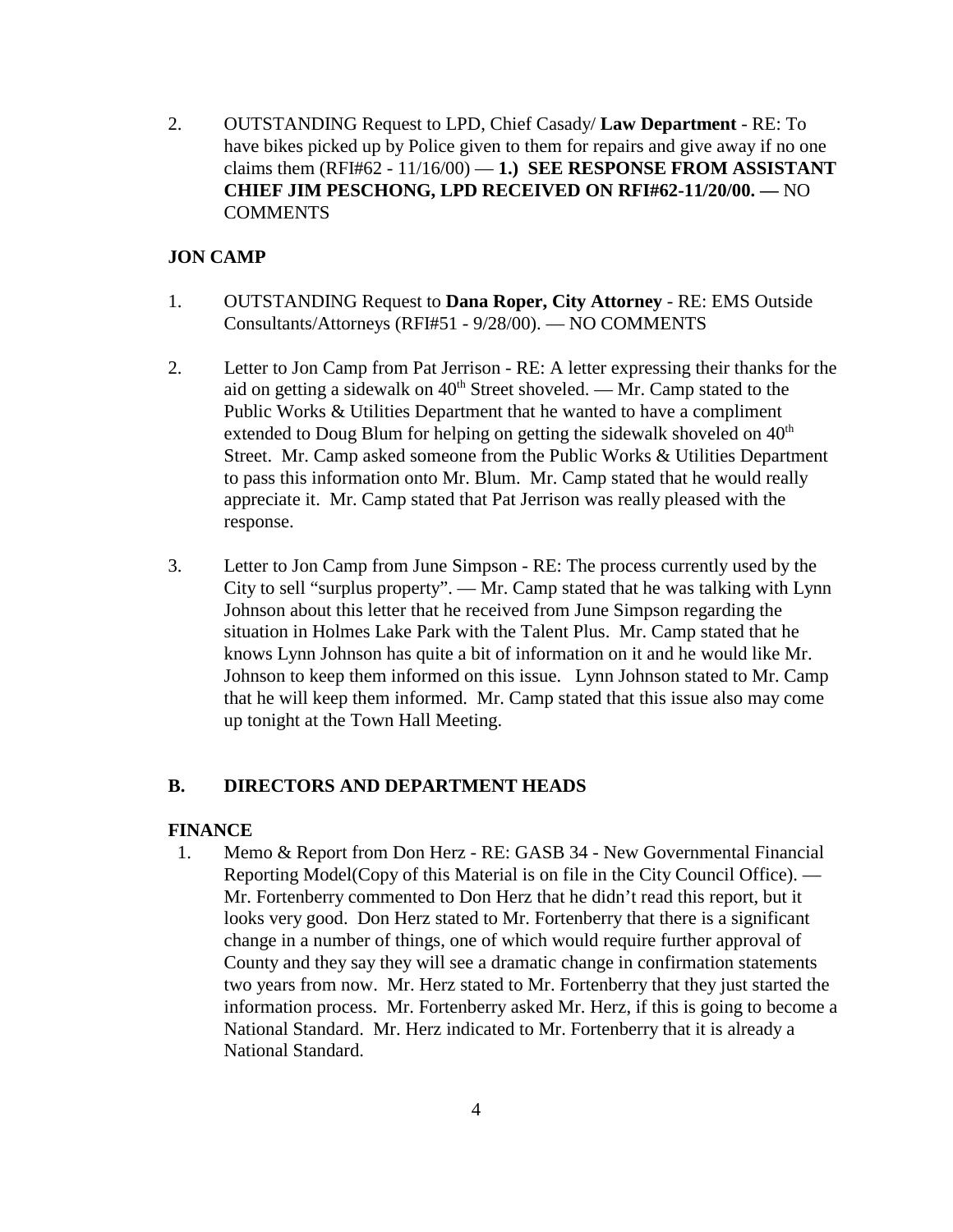#### **HUMAN SERVICES**

\*1. Material from Kit Boesch - RE: Request for Lobbying Assistance. — NOTED WITHOUT COMMENTS

### **LIBRARY**

- \*1. Lincoln City Libraries NEWS RELEASE RE: "@ Your Library John H. Ames Reading Series Features Jonis Agee". — NOTED WITHOUT COMMENTS
- \*2. DIRECTOR'S REPORT Lincoln City Libraries Statistical Report Fund Balances - Monthly Categorical Report - December 2000. — NOTED WITHOUT COMMENTS

### **PLANNING**

 1. Stevens Creek Basin - Planning Initiative - The Basin Beacon - RE: Stevens Creek Basin Initiative Task Force-Public Comments Forum: Draft Stevens Creek on Tuesday, February 6, 2001 at 3:00 p.m. - At the Gere Public Library, Normal Blvd. & South 56th Street. — NOTED WITHOUT COMMENTS

### **PLANNING COMMISSION FINAL ACTION . . . .**

- 1. Special Permit No. 1890 (3268 South 31<sup>st</sup> Street) Resolution No. PC-00654. NOTED WITHOUT COMMENTS
- 2. Special Permit No. 1888 (Knights of Columbus 6040 South Street) Resolution No. PC-00656. — NOTED WITHOUT COMMENTS
- 3. **CORRECTED** Special Permit No. 1888 (Knights of Columbus 6040 South Street) Resolution No. PC-00656. — NOTED WITHOUT COMMENTS
- 4. Special Permit No. 1893 (Boy Scouts of America  $120<sup>th</sup>$ , north of "A" Street) Resolution No. PC-00655. — NOTED WITHOUT COMMENTS

### **REAL ESTATE DIVISION**

\*1. InterOffice Memo from Clinton W. Thomas - RE: Vacation of the east 5 feet, South  $2<sup>nd</sup>$  Street adjacent to Lot 6, Block 171, Original Plat of Lincoln. — NOTED WITHOUT COMMENTS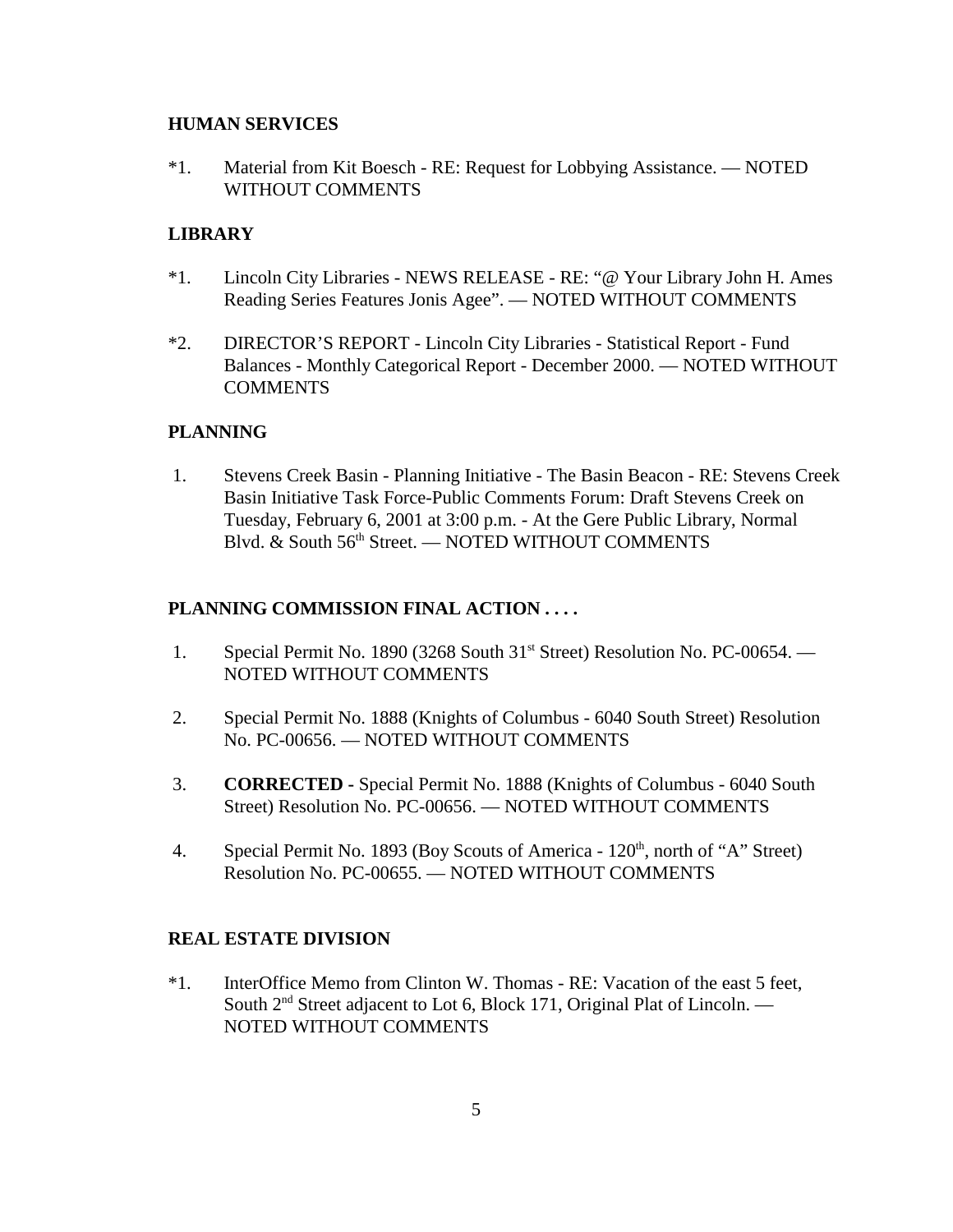\*2. InterOffice Memo from Clinton W. Thomas - RE: Clinton W. Thomas - RE: Vacation of Pine Lake Road from the west line of Lot 6, Irregular Tract to the west line of Lazy Acres Subdivision. — NOTED WITHOUT COMMENTS

#### **STARTRAN**

- \*1. NEWS RELEASE from Larry Worth RE: The StarTran Advisory Board will host The 8<sup>th</sup> Annual "Town Hall" Meeting on Saturday, January 20, 2001 to invite public comments and recommendations on opportunities to improve the City's Transit System. — NOTED WITHOUT COMMENTS
- 2. NEWS RELEASE RE: StarTran Information Line. NOTED WITHOUT **COMMENTS**

### **C. MISCELLANEOUS**

**\***1. E-Mail from Lynn Robeson - RE: Information about problems with mobile home files. — Mike Merwick stated to Council that him and Joan Ross got together and looked over what was there and there were several issues. Mr. Merwick stated to Council that there were seven checks that were dated 1999. Mr. Merwick stated to Council that five of those checks were endorsed and deposited in the General Fund; one check was rebilled for the proper amount and a check for \$25.00 received and deposited in the General Fund; and one check for \$75.00 was sent back to a Colorado owner of three trailer courts and was rebilled, since the check had expired, and he is sending a new check back to them. Mr. Merwick stated to Council the issues that were brought up are all going to be taken care of and most of it is done now. Mr. Merwick stated to Council that why all the checks were not cashed-no one knows, the checks were sitting in a file and he guesses that they were just waiting to be cashed. Mr. Merwick stated to Council that there are no other checks that weren't cashed.

Mr. Merwick stated to Council the other issue that was raised in the letter to them was whether or not since these mobile home courts had not had their checks cashed were they legally licensed. Mr. Merwick stated to Council that he talked to the Law Department about it and even though they didn't cash their checks the City was still bound to have them legally license. Mr. Merwick stated to Council that the City made the mistake, not the Mobile Home Court owners who applied for the trailer court license and followed all the procedures. Mr. Merwick stated to Council, so that they all know, all the mobile home courts were inspected in the year 2000 and all checks were cashed and deposited. Mr. Merwick stated that all the mobile home courts do have a license and are operating now.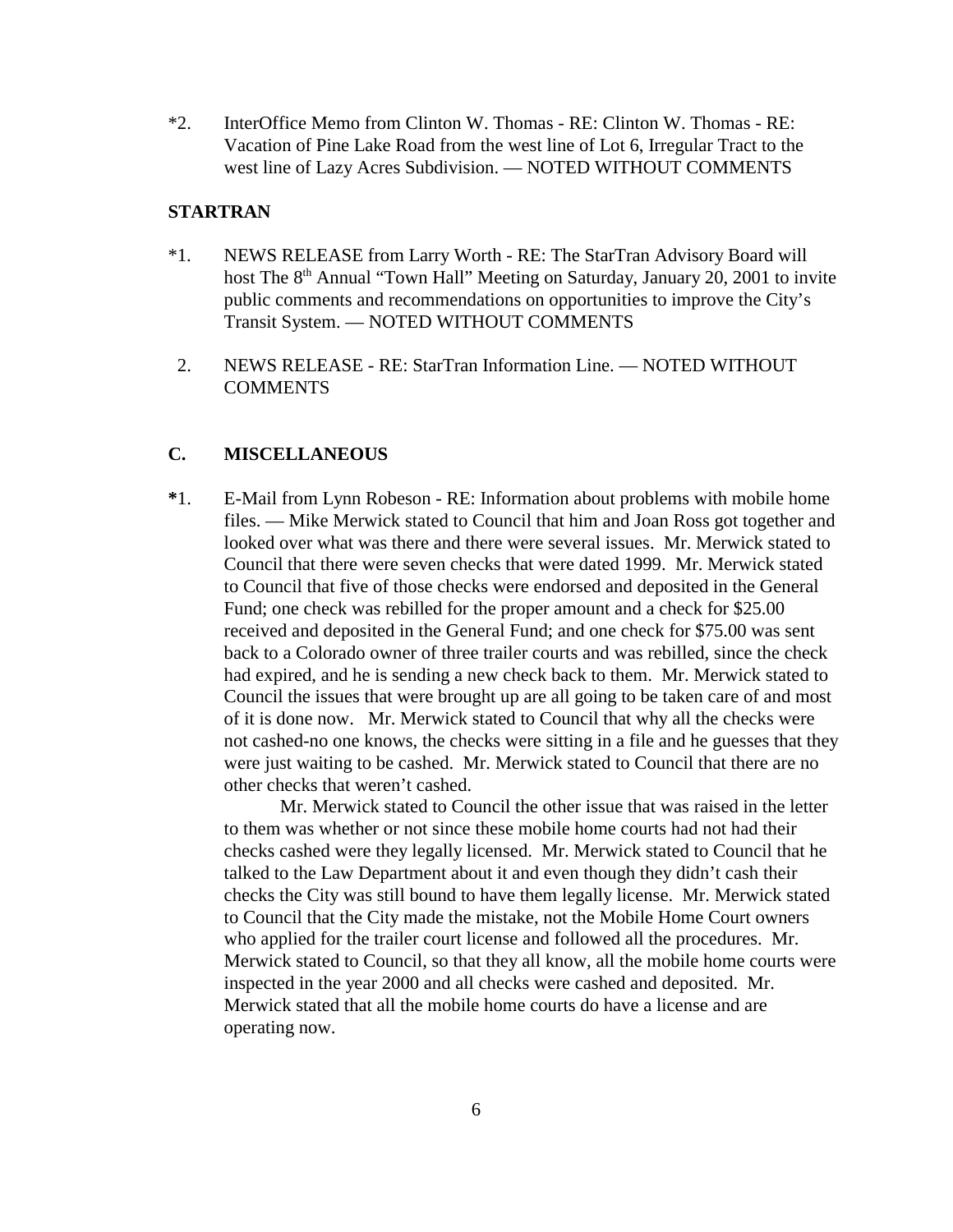Mr. Merwick stated to Council that there will be one mobile home court that is going out of business this year. Mr. Merwick stated to Council the issue of Shady Elm Court changing hands is correct. In 1999 the owner applied for a renewal license, which was issued. In the year 2000, the owner applied for a new license for an existing court with a new owner, called Ceejay Incorporated. Mr. Merwick indicated to Council so "yes" they did change ownership and "yes" he did apply for a different license once the ownership changed hands. Mr. Merwick stated to Council that this covers all the issues that were raised and if they have some more questions he would be glad to answer them.

Ms. Johnson stated to Mr. Merwick that they received the letter regarding the checks a couple of weeks ago. Ms. Johnson stated to Mr. Merwick that she thinks they responded to Lynn Robeson and she was wondering if she could get a copy of what he is sharing with them, so she can respond to Mr. Robeson on the rest of the stuff. Mr. Merwick stated to Ms. Johnson that he will get her a copy of it. Ms. Johnson thanked Mr. Merwick.

- \*2. Letter from Thomas Prockish, Assistant Scoutmaster, Training Chairman RE: B.J. McDaniel has earned the rank of Eagle Scout. — Mr. Shoecraft stated that he will answer this letter.
- \*3. Letter from Rolf Edward Shasteen, Attorney at Law RE: Notice of claim pursuant to the Nebraska Political Sub-Divisions Tort Claims Act regarding Alice Wilson. --- NOTED WITHOUT COMMENTS
- \*4. Letter from Dan Muhleisen, D & M Development, L.L.C. President of the HiMark Estates Homeowners Association - RE: Proposed Apartment Development at the Northeast Corner of  $84<sup>th</sup>$  & Old Cheney. — NOTED WITHOUT COMMENTS
- \*5. CERTIFIED LETTER from the Nebraska Liquor Control Commission RE: Robert L. Frerichs dba Tobacco Store at 2633 Randolph Street - On Application for a Class B Liquor License - Rehearing on December 14, 2000 - Denied. — NOTED WITHOUT COMMENTS
- \*6. E-Mail from Robertson Grant RE: Sidewalks. --- NOTED WITHOUT **COMMENTS**
- 7. Letter from Katherine P. Renk to Roger Figard, Executive Director, Railroad Transportation Safety District - RE: A "Thank-you" letter for thanking him on taking the time to inform her of the situation in regards to the overwhelming concerns of the Railroad operation in their area. --- NOTED WITHOUT **COMMENTS**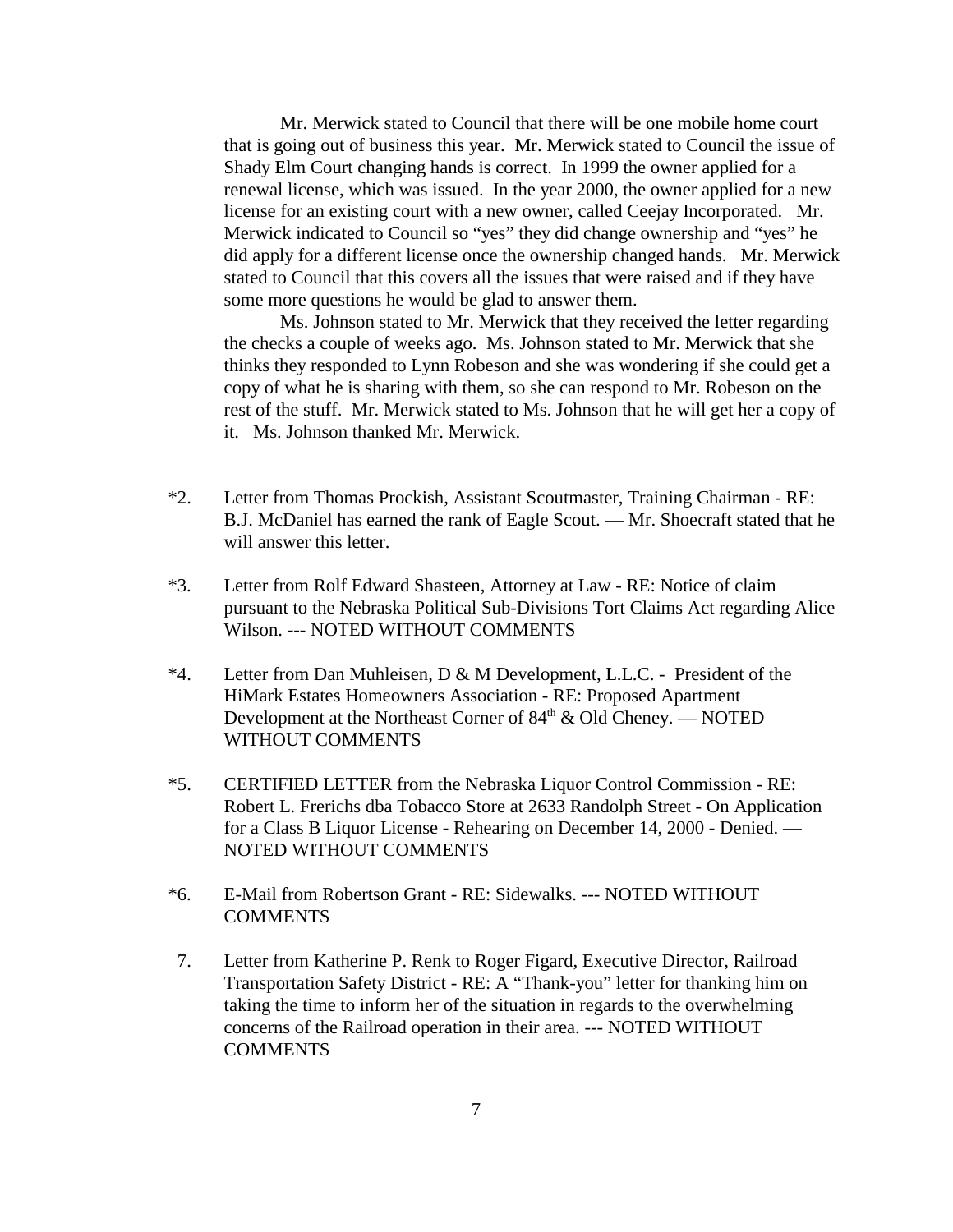- 8. MEDIA RELEASE from Lori Seibel, Executive Director, Community Health Endowment of Lincoln - RE: Application Deadline - January 31 is Application Deadline for Community Health Endowment of Lincoln. — NOTED WITHOUT **COMMENTS**
- 9. Letter from Terry Bundy, LES & Glen Schmieding, Norris Public Power District RE: Lincoln Electric System and the Norris Public Power District have reached a settlement agreement on longstanding joint planning and service area boundary issues. — NOTED WITHOUT COMMENTS
- 10. E–Mail from Claire Jago RE: Council house exchanges. NOTED WITHOUT COMMENTS
- 11. E-Mail from Jeff Gillen RE: Sidewalk improvements. NOTED WITHOUT COMMENTS
- 12. E-Mail from Joseph W. Johnson, Jr. RE: Smoking Ban. NOTED WITHOUT **COMMENTS**
- 13. E-Mail from Mumtaz Cimen RE: The LPD towing is car due to the snow. NOTED WITHOUT COMMENTS
- 14. E-Mail from Jane H. Kinsey RE: Letter from Jerry Shoecraft regarding ambulance service. --- NOTED WITHOUT COMMENTS
- 15. E-Mail from Carlos M. Terron & RE: InterLinc: Council Feedback Joan Ray responded back, her response on the top of the E-Mail. --- NOTED WITHOUT **COMMENTS**

### **DIRECTOR'S ADDENDUM - DID NOT ADDRESS**

### **IV. DIRECTORS** - **NO COMMENTS**

### **V. CITY COUNCIL MEMBERS**

### **JONATHAN COOK**

Mr. Cook stated that he would like to talk to Allan Abbott after the Director's Meeting.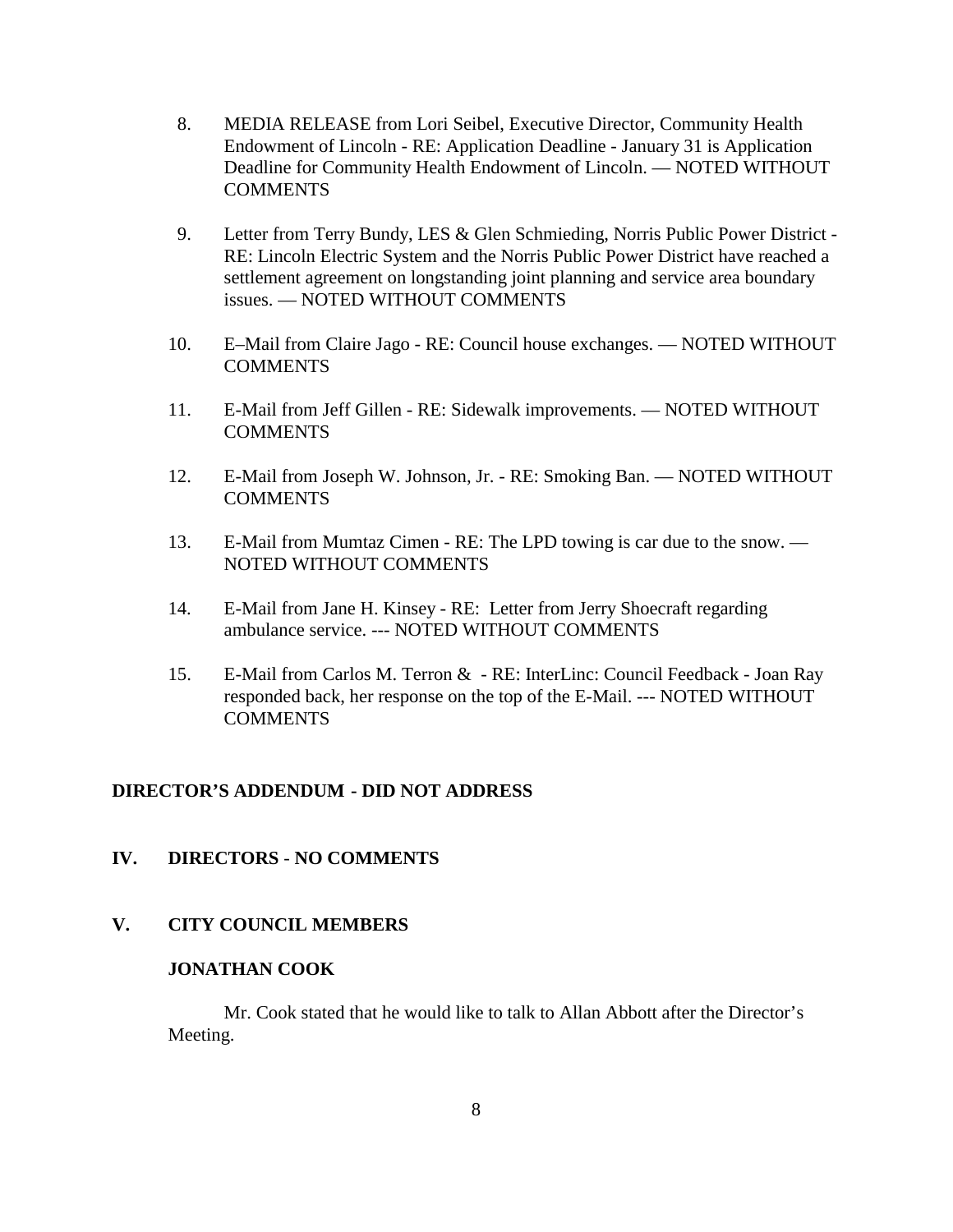#### **ANNETTE McROY - NO COMMENTS**

#### **CINDY JOHNSON - NO COMMENTS**

#### **JEFF FORTENBERRY**

Mr. Fortenberry asked the Planning Department to give him an update on how the Comprehensive Plan functions. Mr. Shoecraft stated to Mr. Fortenberry that they did that on Friday at the Common Meeting. Mr. Shoecraft asked Ms. Seng if she would give Mr. Fortenberry an update on the Comprehensive Plan. Mr. Fortenberry asked Ray Hill what is the process again on the Comprehensive Plan. Then he asked if this was to discuss the initial goals or to discuss the broader outline. Mr. Fortenberry commented to Mr. Hill that there was a time table involved. Mr. Hill stated to Mr. Fortenberry that he will try to get an answer for him by this afternoon. Ms. Seng stated to Mr. Hill that Kent Morgan handed out information to them on Friday morning at the Common Meeting. Mr. Hill stated that he will get that information for Mr. Fortenberry.

#### **COLEEN SENG**

Ms. Seng stated that she was going to tell the Mayor "thank-you" for doing a Gift Catalog. Ms. Seng asked Diane Gonzolas if she put the Gift Catalog together. Diane Gonzolas stated to Ms. Seng that Dave Norris from their office worked on the content a lot and all the departments helped because they had to give them the information. Ms. Seng commented that years ago, they use to have this catalog and she is really pleased to see it. Ms. Gonzolas commented that she does what to mention that it was Mike Merwick's idea. Ms. Seng thanked Mr. Merwick.

Mr. Fortenberry asked Ms. Gonzolas if anybody gave anything. Ms. Gonzolas stated to Mr. Fortenberry not yet, that they don't have the final copies. Ms. Gonzolas stated that they had some previewed copies printed before Christmas and sent out about 800 of them, but the final ones are at the printers right now.

Ms. Seng asked if someone knew who John Biegle was and stated that maybe he is a City or County employee. Ms. Seng stated that he called her about parking around Riley School and she asked Dana Roper if this gentleman was an attorney. Dana Roper stated to Ms. Seng that "no" he is not, that he is taken care of the Hall of Justice, the [inaudible] project, the building of it and getting stuff coordinated for it. Ms. Seng stated that he was talking about parking around the old Riley School and if they could add a little parking to it and she told him that they were already digging over there. Ms. Seng stated to Marc Wullschleger that than he was wondering if there could be any cutting in